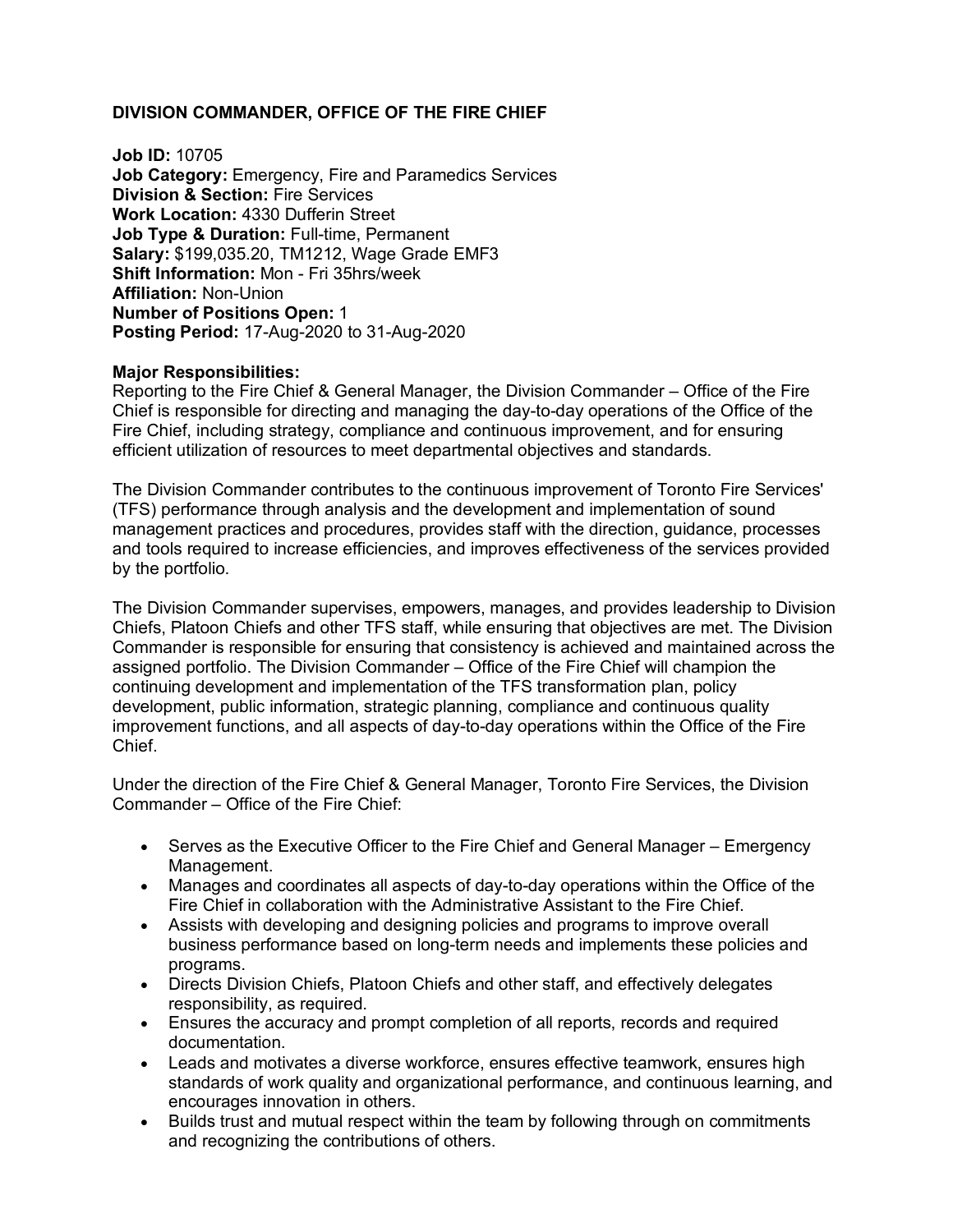- Acts as a champion of inclusion, equity and diversity, embraces these principles and values in TFS, and assumes the key leadership role, on behalf of the Fire Chief, for the advancement of inclusion within TFS.
- Creates and fosters a culture of co-operation and collaboration across TFS.
- Promotes and reinforces compliance with all human resources, human rights, accessibility and financial policies and procedures.
- Participates in the establishment and enforcement of policies, procedures and common standards across TFS.
- Assumes accountability for the successful completion of required and assigned training of assigned personnel.
- Assumes responsibility and accountability for complying with Auditor General, Ombudsman and other accountability officer recommendations and outcomes.
- Participates in the establishment of rules, regulations and procedures for efficient fire service operations and consults with appropriate authorities and stakeholders.
- Mitigates risks by ensuring that due diligence is completed for each project / initiative.
- Ensures contingency plans exist for foreseeable problems and situations.
- Communicates management vision with clarity and conviction, and acts as a change agent.
- Creates and maintains a culture of high-quality service that empowers staff to provide service excellence.
- Establishes and develops strong relationships with all internal and external stakeholders, including elected officials and their staff.
- Maintains liaison with federal, provincial and municipal regulatory authorities and ensures compliance with the Fire Protection and Prevention Act (FPPA) and all applicable by-laws.
- Assists in personnel recruitment, selection and promotions.
- In collaboration with the People and Equity Division, TFS Staff Services, and accountability officers, as required, leads and manages sensitive and confidential personnel investigations, complaints, disciplinary action up to and including termination, employee grievances, arbitration hearings and related labour relations matters, as assigned.
- Participates in the development and implementation of TFS strategic plans, accreditation compliance plans, public reporting and all aspects of TFS engagement on City Council and Senior Management Team reports.
- Maintains effective working relationships with the Office of the Fire Marshal and Emergency Management, various civic and business officials, staff and the general public.
- Attends, and responds to various meetings, events, engagements and incidents in support of the Fire Chief as required.
- Conducts media briefings and interviews on behalf of the Fire Chief as assigned.
- Participates in collective agreement negotiations as required.
- Maintains after-hours on-call availability in support of the 24/7/365 nature of TFS operations and supports the Fire Chief on a 24/7 basis as required. This includes the after-hours response to issues, events and emergency incidents as directed / required.
- Represents TFS at various municipal, community and public events as required.

### **Minimum Qualifications (In order to be considered for this position, an applicant must possess these qualifications. These will be assessed during the recruitment process.):**

- Extensive experience in directly managing diverse and cross-functional teams of people;
- Extensive experience in conducting highly sensitive and confidential investigations and inquiries;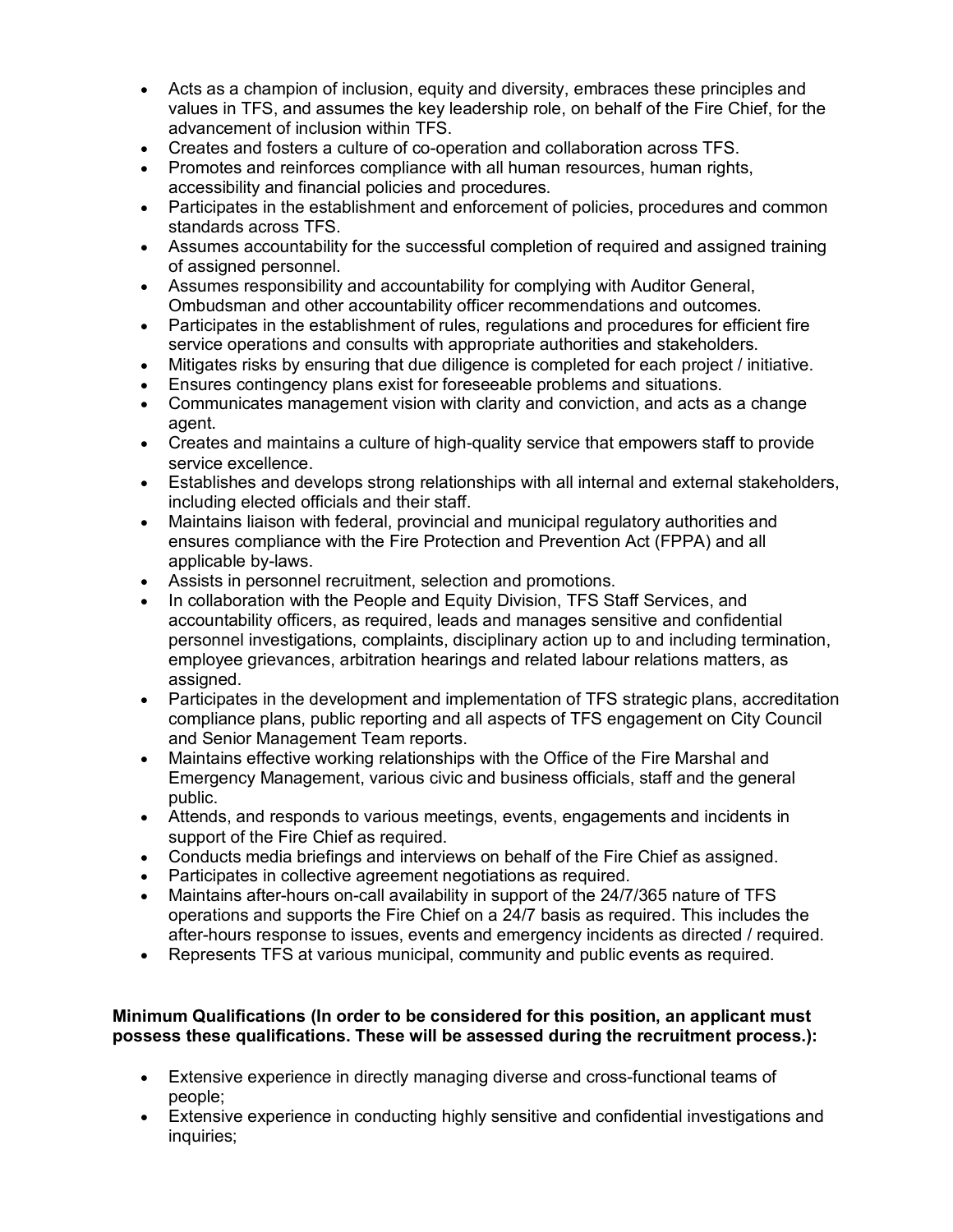- Extensive experience in managing highly sensitive information, reports and other formal communications, including, but not limited to, reports for City Council, Committees and Senior Leadership Teams;
- Extensive senior-level administrative experience in a large organization, combined with an in-depth knowledge of current corporate and divisional policies, issues and initiatives, and a thorough understanding of the requirements and operations of Council;
- Extensive experience and proven ability in a leadership role in a corporate function, working with other stakeholders and consulting with clients;
- Experience in managing and completing complex projects using research and analytical methodologies, and preparing concise and comprehensive reports on recommendations and findings;
- Experience in initiating, leading and implementing proactive and progressive change in order to redesign and implement organizational change, business processes, policies and procedures, and to facilitate operational improvements to achieve desired results within critical timeframes;
- Demonstrated business acumen and political acuity, with the ability to effectively manage complex business units in a challenging and rapidly-changing corporate environment;
- Abilities as a skilled, adaptive and decisive leader with the ability to influence others, build consensus and make evidence-based decisions;
- Results oriented, possesses the ability to champion a department-wide vision, has proven leadership abilities and the ability to work collaboratively in a team environment;
- Abilities as a forward-thinking and visionary leader who implements progressive ideas and concepts by leveraging strategic, analytical and lateral critical thinking skills;
- Demonstrated genuine concern and interest for the well-being and success of staff, in an environment that expects personnel to perform at a high level, while providing effective and efficient services for the benefit of the community;
- Excellent interpersonal and communication skills, with the ability to effectively communicate across the various ranks of the fire service;
- Proven track record of reliability and initiative within increasingly progressive roles;
- Demonstrated ability to develop and foster high-performing teams;
- Demonstrated ability to effectively handle complex work-related issues and emergency situations under challenging conditions;
- Demonstrated ability to develop productive relationships with internal and external stakeholders, including elected officials and their staff;
- Demonstrated commitment to inclusion, diversity and developing increasingly healthy and welcoming workplace environments;
- Demonstrated ability to work effectively in a highly sensitive and highly confidential environment and to manage sensitive and highly confidential files with discretion and implicit confidentiality, in a timely manner;
- A working knowledge of applicable legislation, regulations and statutes, including, but not limited to the Fire Protection and Prevention Act, the Occupational Health and Safety Act and the Toronto Municipal Code.

# **Assets:**

- Experience as a first responder is an asset;
- Experience in public information and media management processes and methodologies are assets;
- Formal education and/or training in investigations is an asset
- Formal education and/or training in compliance and/or forensic audit is an asset
- Formal training and/or experience in third-party accreditation processes is an asset